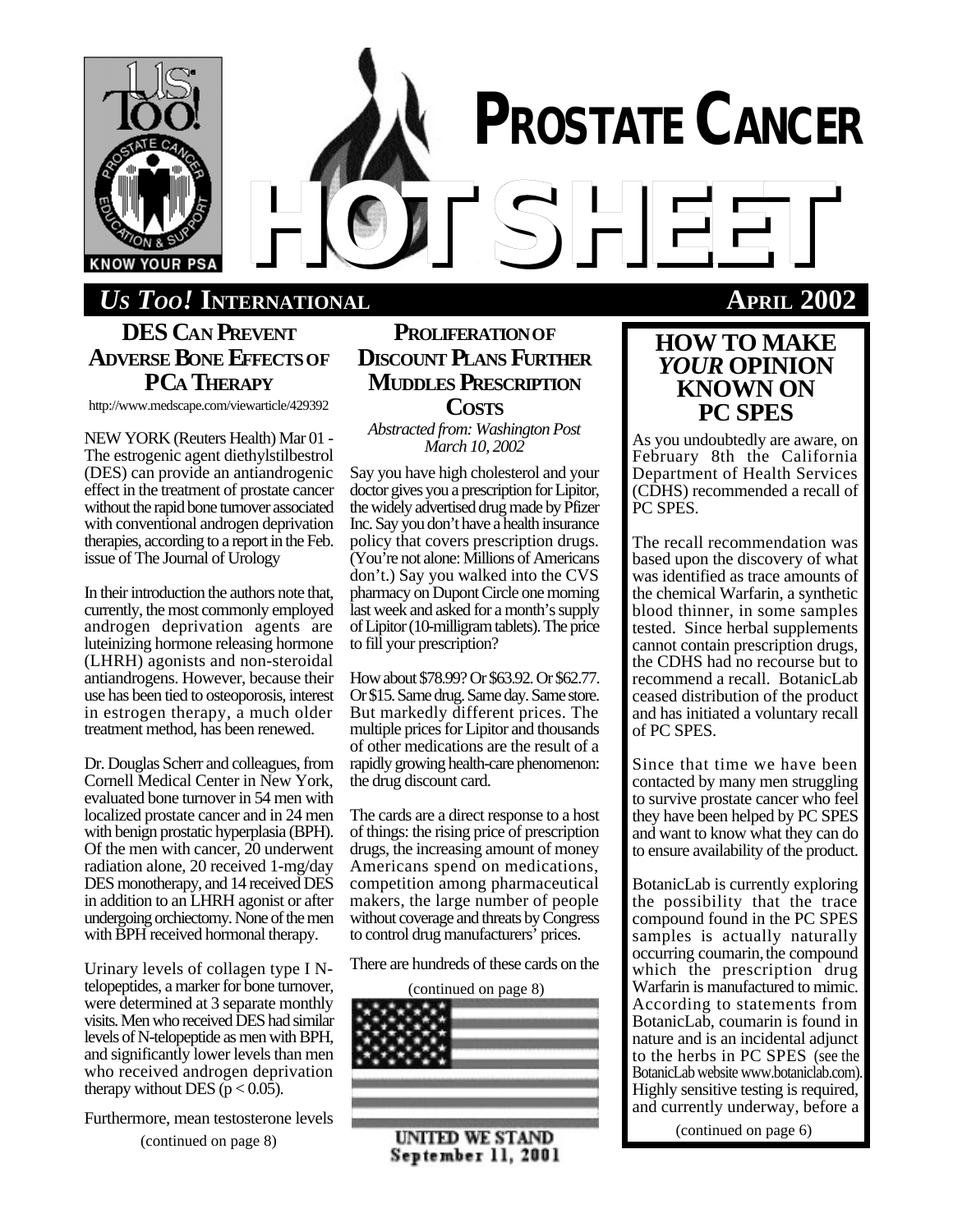### **PROSTATE CANCER PATIENT SUPPORT 1-800-80-***US TOO! US TOO!* **INTERNATIONAL**

# **PROSTATE CANCER NEWS YOU CAN USE**

*Us Too!* publishes a FREE daily e-mail based news service which provides updates on the latest prostate cancer related news. To subscribe or link to the archives simply visit the *Us Too!* Website: www.ustoo.org

News items contained in *Us Too!* publications are obtained from various news sources and edited for inclusion. Where available, a point-of-contact is provided.

All references to persons, companies, products or services are provided for information only, and are not endorsements. Readers should conduct their own research into any person, company, product or service, and consult with their loved ones and personal physician before deciding upon **any** course of action.



COPYRIGHT 2002, *US TOO!* INTERNATIONAL, INC.

### **FDA APPROVES NOVARTIS' ZOMETA FOR TREATMENTOF CANCER-RELATED BONE COMPLICATIONS**

*M2 Communications - February 26, 2002*

Novartis AG has won expanded approval from the US Food and Drug Administration (FDA) for its Zometa cancer drug. The FDA panel found that Zometa is an effective treatment for patients with bone complications associated with several different types of cancer. Novartis' supplemental New Drug Application for Zometa included data from clinical trials involving more than 3,000 patients with multiple myeloma, breast cancer, prostate cancer, lung cancer and other solid tumors. The drug is already approved for the treatment of tumorinduced hypercalcemia, abnormally high levels of calcium in the blood. The drug has now been approved for the treatment of complications that arise when solid cancer tumours, such as prostate cancer, lung cancer and breast cancer, spread to the bone. The treatment must be carried out in conjunction with standard therapies.

\* \* \* \* \* \* \* \* \* \* \* \* \* \*

**LAPAROSCOPIC PELVIC LYMPHADENEC-TOMY JUSTIFIED IN SELECT PATIENTS WITH LOCALLY ADVANCED P CA** *FaxWatch Inc. - February 28, 2002*

In a study assessing the role of laparoscopic lymph node sampling in patients with locally advanced prostate cancer before radical radiotherapy, researchers concluded that laparoscopic lymph nodes can be sampled safely by urologists with experience in laparoscopic surgery.

**VARDENAFIL IMPROVES ERECTILE FUNCTION AFTER PROSTATE SURGERY, STUDY SHOWS**

\* \* \* \* \* \* \* \* \* \* \* \* \* \*

*FaxWatch Inc. - February 26, 2002*

In the first clinical study of its kind examining the use of drug therapy to improve erectile function in men who had undergone nerve-sparing radical prostatectomy, patients taking vardenafil reported statistically significant improvement in erectile function. Among men who had undergone bilateral nervesparing surgery, 71 percent of those taking vardenafil 20 mg experienced improved function. Approximately one-half of men who had erectile dysfunction associated with radical prostatectomy reported successful penetration after being treated with vardenafil, according to the study. In addition, a four-fold increase in the ability to maintain an erection was observed in vardenafil-treated patients as compared with placebo. The data were presented in Birmingham, England, at the 17th Annual Congress of the European Association of Urology.

\* \* \* \* \* \* \* \* \* \* \* \* \* \*

### **FDA GRANTS PRIORITY REVIEW STATUS TO BICALUTAMID**

*FaxWatch Inc. March 05, 2002*

The Food and Drug Administration assigned priority review status to a 150 mg dose of AstraZeneca Plc's bicalutamide (Casodex) for the treatment of early stage non-metastatic prostate cancer. The supplemental New Drug Application was based on trials that demonstrated bicalutamide 150 mg reduced the risk of tumor progression by 50% as well as lowered the risk of bone metastase development by more than 30%. A 50-mg version of the drug is already available. Bicalutamide has already been approved in 12 other countries.

\* \* \* \* \* \* \* \* \* \* \* \* \* \*

### **USING ULTRASOUND TO KILL PROSTATE CANCER CELLS**

*Medinews.com February 21, 2002*

A phase I clinical trial is investigating the efficiency and safety of using high intensity focused ultrasound (HIFU) to destroy prostate cancer cells. In the minimally invasive procedure, doctors use 3-D ultrasound technology to locate cancerous cells. They then use HIFU to elevate tissue temperatures to  $70-90^{\circ}$  C in durations of up to four seconds, killing the cancer without damaging the tissue surrounding the prostate. The procedure can usually be completed within three hours, and the patient can go home after the anesthetic wears off. Candidates for the procedure are between 40 and 80 years of age, have confined prostate cancer, no bleeding disorder, and a prostate specific antigen (PSA) level of 10 or less. Patients who have failed previous external radiation for prostate cancer are also potential candidates notes Michael Koch, M.D., principal investigator of the trial and chairman of the department of urology at the Indiana University School of Medicine (Indianapolis, IN, USA), one of the two approved trial sites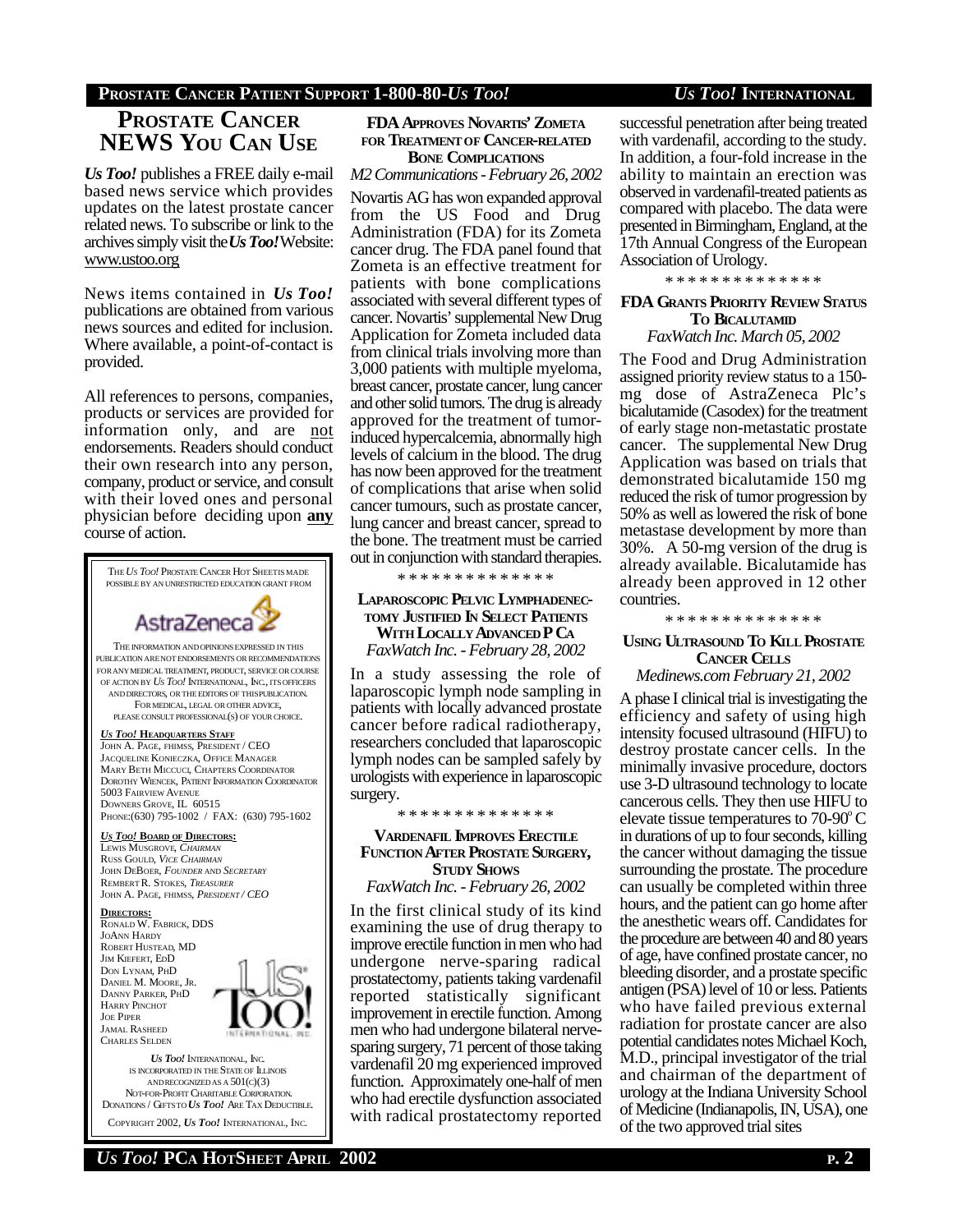\* \* \* \* \* \* \* \* \* \* \* \* \* \*

### **MODERATE DOSES OF SUNSHINE CAN HELP FIGHT CANCER**

*The Independent - London Feb 16, 2002*

A modest amount of sunlight may protect against cancer, according to scientists who have found a link between sunshine and a substance produced naturally in the body which may lower the risk of developing tumours in later life. Michael Holick, Professor of Medicine at Boston University School of Medicine, has identified a critical enzyme involved in the production of vitamin D in the skin that appears to protect against colon, breast and prostate cancer. These findings may explain why the chances of dying of colon, breast and prostate cancer are greater for people living in colder, northern climates, who are less able to produce enough quantities of vitamin D because of a lack of year-round sunshine, he said.

\* \* \* \* \* \* \* \* \* \* \* \* \* \*

### **CLUSTERIN LEVELS ENHANCED IN PROSTATE CANCER CELL FOLLOWING ANDROGEN WITHDRAWAL THERAPY** *FaxWatch Inc. - February 18, 2002*

Clusterin expression is significantly enhanced in prostate cancer cells following neoadjuvant hormone therapy (NHT), new research found. "Systemic administration of antisense clusterin oligonucleotides in prostate cancer xenograft models delays progression to [androgen independence] and enhances chemosensitivity," the investigators noted. . . . . . . "These findings support clusterin as a valid therapeutic target in strategies employing novel multimodality therapy for advanced prostate cancer," the authors wrote. (July L, et al. Prostate 2002; 50:179-88.)

\* \* \* \* \* \* \* \* \* \* \* \* \* \*

### **A TOMATOA DAY . . .**

*Nutrition Action Health Letter - March 01, 2002*

When researchers fed one serving of pasta with tomato sauce every day for three weeks to 32 men who were scheduled for prostate surgery, levels of PSA (prostatespecific antigen) in the patients dropped by 20 percent. Since PSA is a measure of prostate cancer cell activity, lower levels mean a better prognosis. When their prostate tissues were later examined, the 32 tomato-sauce-eaters also had less DNA damage than the seven similar men who went sauce-less. Other studies suggest that

lycopene, a carotenoid and antioxidant, is the phytochemical in tomatoes that protects the prostate. (Lycopene is easier to absorb if the tomatoes are cooked.) What to do: Although it's too early to say that tomato sauce can prevent or slow the growth of prostate cancer, men who have the disease should shoot for one serving a day. Healthy men should also consider eating tomato sauce more often. In other studies, men who ate tomato sauce two to four times a week had a lower risk of prostate cancer than men who ate it less often. Source: Journal of the National Cancer Institute 93: 1872, 2001

\* \* \* \* \* \* \* \* \* \* \* \* \* \*

### **CONTRAST AGENT IMPROVES SOME ASPECTS OF VISUALIZING TUMOR VASCULARITY**

NewsRx.com - February 28, 2002

Contrast-enhanced ultrasound can improve visualization of tumor vessels unseen in images where contrast agent is not used, but it is not necessarily able to depict actual patterns of vascular growth, Harvard Medical School researchers report. Irina Iordanescu and colleagues in the Departments of Radiology and Surgery at Harvard used a murine model of prostate cancer to examine the extent to which contrast-enhanced color Doppler ultrasound would correlate with histological evaluations when mice were treated with antiangiogenic gene therapy. The enhanced images improved on diagnostic indices in some areas, but failed to demonstrate any correlation with pathological findings in others.

\* \* \* \* \* \* \* \* \* \* \* \* \* \*

### **STUDY REFUTES CLAIMS OF MORBIDITY FROM ASYMPTOMATIC PSA SCREENING** *Health Media Ltd - March 07, 2002*

Population-based PSA screening and prostate biopsy could be introduced without causing unnecessary physical or psychological morbidity, researchers have concluded. Their study revealed that healthy men screened for prostate cancer do not suffer any more psychological or physical stress on biopsy than symptomatic men. Lead author Mathias Winkler, urology registrar at the Lister Hospital, Stevenage, said the results were reassuring but PSA screening would only be justified if a large study found it improved mortality from prostate cancer. The NHS Cancer Plan promised a national screening programme when

### *US TOO!* **INTERNATIONAL VISIT US ON THE INTERNET AT WWW.USTOO.ORG**

screening and treatment techniques have "developed sufficiently". (Pulse 04/03/02; p.12)

\* \* \* \* \* \* \* \* \* \* \* \* \* \*

### **HYPERMETHYLATION IMPAIRS FUNCTION OF PROSTATE HORMONE THERAPY** *Health Media Ltd - March 07, 2002*

Late-stage prostate cancer is unresponsive to hormone therapy because the cells have shut down genes for the oestrogen receptors where the drugs act, in a process called hypermethylation. Dr Raj Dahiya and colleagues at the San Francisco Veterans Affairs Medical Center showed that normal prostate cells were free of methylation at oestrogen receptor genes and displayed plenty of oestrogen receptors. In comparison, cells from latestage prostate cancer had hypermethylation on their oestrogen receptors and the cells displayed no oestrogen receptors. "This hypermethylation explains why we see inactivation of oestrogen receptors in prostate cancer and why hormone therapy no longer works in many cases," said Dr Dahiya. He explained that cells from an early-stage prostate cancer have some methylation, which leads to intermediate activity and the generation of relatively few oestrogen receptors. The team studied tissue taken from 38 prostate cancer patients. Based on their findings, the researchers are hopeful that they can find a way to reverse the methylation. "People are testing de-methylating agents in clinical trials for several other cancers," explained Dr Dahiya. "In prostate cancer, we could inject these drugs directly into the prostate and that might restore the lost effectiveness of hormonal therapy." Reference: Dahiya et al, Journal of the National Cancer Institute 2002;94:384- 390

### \* \* \* \* \* \* \* \* \* \* \* \* \* \*

### **CANCER ANSWERS 'IN A DROPOF BLOOD'**

### *World Entertainment News Network March 08, 2002*

Cancer could one day be diagnosed just by testing a drop of a patient's blood or urine, scientists suggest. The simple test could even indicate what type of cancer a patient has, and whether it is treatable. The test, developed by Epigenomics of Berlin, distinguishes normal DNA from that of cancerous cells by detecting whether

(continued on page 4)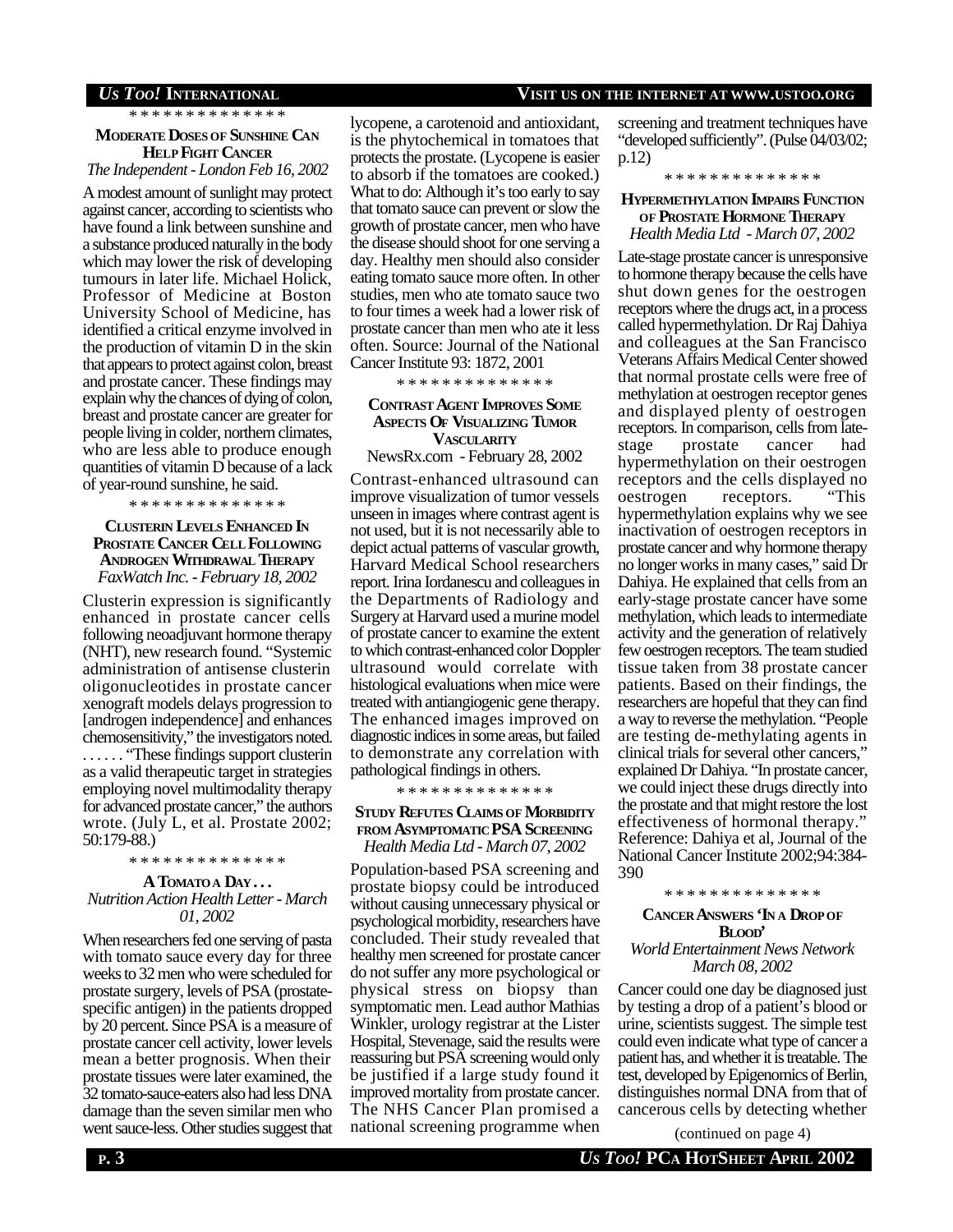### **PROSTATE CANCER PATIENT SUPPORT 1-800-80-***US TOO! US TOO!* **INTERNATIONAL**

## **PCA NEWS YOU CAN USE**

particular genes have been switched on or off by the removal or addition of a DNA "tag" called methyl groups. In cancer cells, this methylation process can turn off protective tumour suppresser genes, while cancer-promoting genes called oncogenes become more active if methyl groups are stripped off. Epigenomics has designed "biochips" that can pick up changes in these genes to see if the DNA is methylated or not. They were also able to distinguish prostate cancers from harmless growths called benign prostate hyperplasia. They suggest that checks could be carried out on blood or other bodily fluids because fragments of DNA from cancerous cells are detectable in them. Source: New Scientist magazine (continued from P. 3)

\* \* \* \* \* \* \* \* \* \* \* \* \* \*

### **SLING SURGERY EFFECTIVE TREATMENT FOR MALE URINARY INCONTINENCE** *FaxWatch Inc. - March 05, 2002*

Minimally invasive male sling procedure "appears to be a safe, efficacious, and costeffective surgical treatment for stress incontinence," preliminary data indicated. Dr. Craig Comiter of the University of Arizona Health Science Center and the Southern Arizona Veteran's Administration Healthcare Center assessed the outcomes of 21 men with incontinence who underwent the sling procedure. The mean follow-up period was 12 months. Sixteen patients (76%) were completely cured by the procedure, 3 (14%) reported substantial improvement, 1 (5%) reported the problem was somewhat improved, and the procedure failed in 1 patient (5%).

\* \* \* \* \* \* \* \* \* \* \* \* \*

### **MORE THAN HALFOF CALIFORNIA MEN FAIL TO TAKE THEIR PROSTATE HEALTH SERIOUSLY, NEW SURVEY REVEALS**

*PR Newswire March 05, 2002*

Do you know what your prostate does? Have you had your prostate checked lately? Talked to your doctor about what you need to do to keep your prostate healthy? Probably not if you're like many American men. In fact, more than half (52 percent) of men in California are not very or not at all concerned with their prostate health, compared with 46 percent of American men overall, according to a national survey released today by Food-

Nutrition Inc. and conducted by Harris Interactive(SM). But if men do not start making their prostate health a priority now, they could face potential health risks later. Nearly three million American men experience prostate concerns(1), often because they ignore the warning signs until it is too late. And, poor prostate function can lead to urinary tract concerns and other health issues. However, 26 percent of California men surveyed could not identify any of the signs associated with prostate concerns, compared with 22 percent nationally. Not only are men in the dark about which signs are linked to prostate health, they are not seeking information about the issue either. Only one-third of California men surveyed have talked to their doctor about their prostate health.

\* \* \* \* \* \* \* \* \* \* \* \* \* \*

**FIVE-YEAR FOLLOW-UP SHOWS PROGRESSION-FREE SURVIVAL NOT IMPROVED WITH NEOADJUVANT ANDROGEN DEPRIVATION BEFORE RADICAL PROSTATECTOMY** *FaxWatch Inc. - February 28, 2002*

Researchers suggested that induction androgen deprivation before radical prostatectomy is not indicated "[u]ntil studies document improvement in biochemical or clinical recurrence with longer periods of treatment." They reached this conclusion after long-term monitoring of patients who had participated in the Lupron Depot Neoadjuvant PCa Study Group.

\* \* \* \* \* \* \* \* \* \* \* \* \* \*

### **NORTHWEST BIOTHERAPEUTICS' PHASE I/II PCA TREATMENT STABILIZESTHE DISEASE IN 55% OF PATIENTS** *DataMonitor Healthcare Newswire March 05, 2002*

Of the 29 patients in the trial 10 of these patients with rising PSA values following hormone therapy did not have measurable metastatic disease at the time of treatment initiation. All 10 were stable at the conclusion of the trial as measured by radiographic criteria at weeks 23 and 28. ALSO: Northwest Biotherapeutics Presented New Phase I/II Clinical Data on promising late stage prostate cancer clinical evaluation of its dendritic cellbased immunotherapy, DCVax-Prostate. The data was presented at the invitation only, Fourth Walker's Cay Colloquium on

Cancer Vaccines and Immunology sponsored by the Albert B. Sabin Vaccine Institute.

\* \* \* \* \* \* \* \* \* \* \* \* \* \*

### **FDA APPROVES LEUPROLIDE PROSTATE CANCER THERAPY** *FaxWatch Inc. March 08, 2002*

Atrix Laboratories Inc. received approval from the Food and Drug Administration to market leuprolide (Eligard) 7.5 mg for the treatment of advanced prostate cancer. Eligard, which was formerly known as Leuprogel One-month Depot, will be marketed in the United States by Sanofi-Synthelabo Inc. The drug is injected subcutaneously and releases its active ingredient during a 1-month period. In September, Atrix submitted a New Drug Application for a 3-month formulation of leuprolide and anticipates filing for approval of a 4-month version of the drug in the first half of this year.

\* \* \* \* \* \* \* \* \* \* \* \* \* \*

### **'MIRACLE' MUSSEL CANCER CURE A DUD - RESEARCH STOPS**

*The Evening Post - March 09, 2002*

Trials of a supposed "miracle cure" for cancer found in New Zealand greenlipped mussels, which caused near hysteria in the country in 1999, have been stopped.

### **ALP FLARE POST-ORCHIECTOMY COULD IDENTIFY PATIENTS MOST LIKELY TO BENEFITFROM EARLY CHEMOTHERAPY** *FaxWatch Inc. March 08, 2002*

\* \* \* \* \* \* \* \* \* \* \* \* \* \*

New data suggest that measuring serum alkaline phosphatase (ALP) activity within 4 weeks of castration could indicate which prostate cancer patients undergoing androgen ablation would benefit from additional early chemotherapy. "A flare in ALP activity [post-orchiectomy] has been shown to be of negative prognostic value for progression-free survival in patients with prostate cancer," the researchers wrote. (Pelger R, et al. Prostate 2002;50:119-24.)

\* \* \* \* \* \* \* \* \* \* \* \* \* \*

**MEN WITH FAMILY HISTORY OF PROSTATE CANCER MORE LIKELY TO HAVE PCA AT YOUNGER AGE** *FaxWatch Inc. - March 07, 2002*

Men with a father affected by prostate cancer are more likely to have a diagnosis of prostate cancer at an earlier age,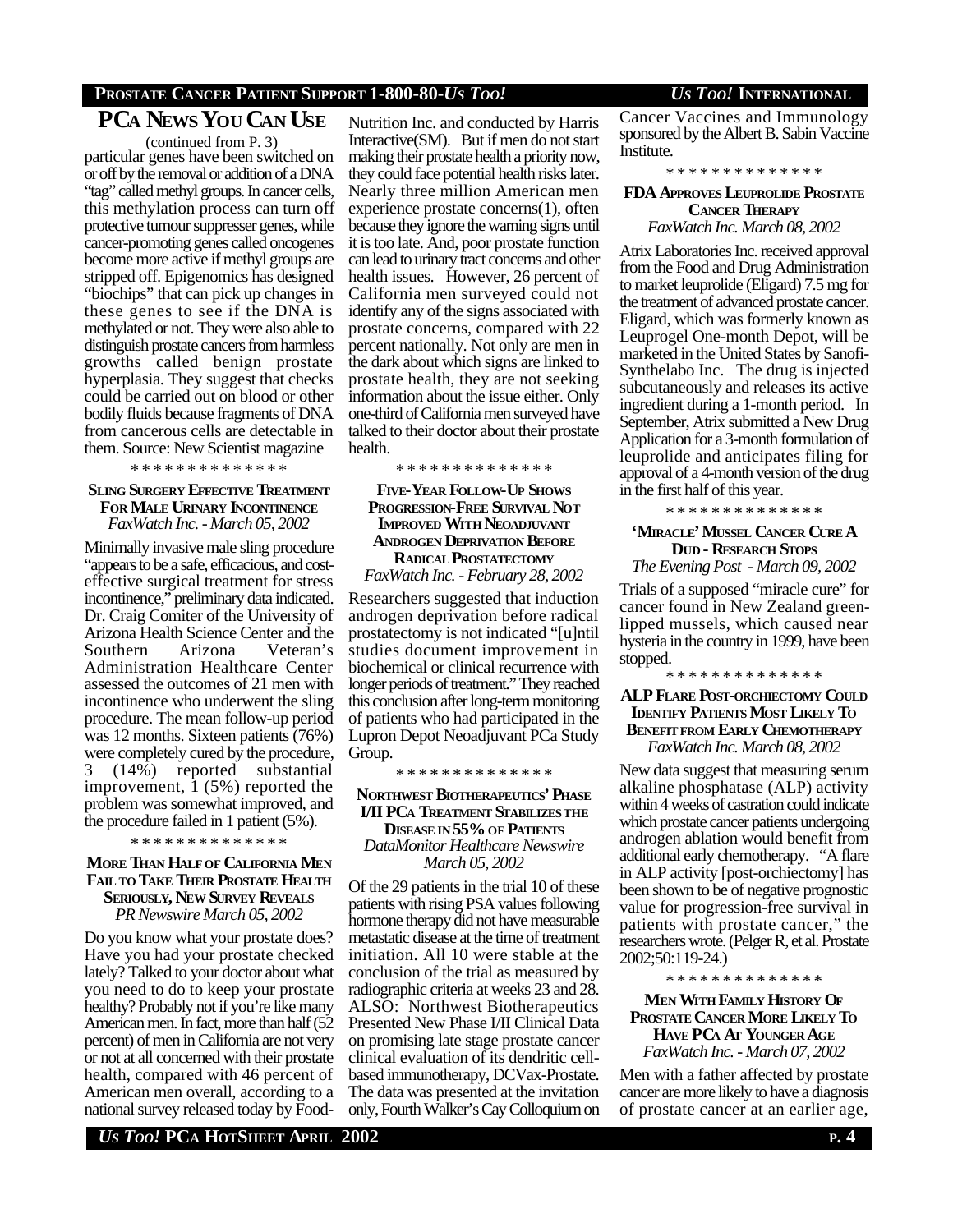according to new research. Using a selfadministered questionnaire that assessed age at diagnosis, ethnicity, family history of prostate cancer and first indication of potential prostate cancer, researchers analyzed 952 men with prostate cancer. The study showed that men with a family history of prostate cancer received a diagnosis of prostate cancer at an earlier average age than those who didn't have a family history.

\* \* \* \* \* \* \* \* \* \* \* \* \* \*

**CERTAIN HRQOL DOMAINS MAY BE LESS FAVORABLE WITH PROSTATE BRACHYTHERAPY THAN EXTERNAL-BEAM RADIATION, RADICAL PROSTATECTOMY** *FaxWatch Inc. - March 08, 2002*

In comparing patients' health-related quality of life (HRQOL) after common contemporary therapies for localized prostate cancer, researchers found that brachytherapy may not be as free from long-term morbidity "as often suggested and broadly advertised." "HRQOL concerns are pivotal in choosing prostate cancer therapy," investigators wrote. "However, concurrent HRQOL comparison between brachytherapy, external radiation, radical prostatectomy, and controls is hitherto lacking."

\* \* \* \* \* \* \* \* \* \* \* \* \* \*

### **CHROMOGRANIN A ELEVATEDIN PATIENTSWITH HIGH GRADE PROSTATE CANCER; CAN BE A SERUM MARKER WITH PSA** *FaxWatch Inc. March 12, 2002*

Serum chromogranin A tends to be higher in patients with high grade prostate cancer, and when combined with PSA can predict a poor prognosis after endocrine therapy, researchers revealed. "Chromogranin A is gaining acceptance as a serum marker of neuroendocrine tumors and the concentration is thought to be elevated in relation to neuroendocrine differentiation of prostate cancer," they wrote. "[W]e suggest that cases of prostate cancer associated with low serum PSA and high serum chromogranin A, which would have more neuroendocrine cells with less androgen receptors, may show resistance to endocrine therapy and a poor prognosis," the authors wrote. (Isshiki S, et al. J Urol 2002;167:512-5.)

\* \* \* \* \* \* \* \* \* \* \* \* \* \*

### *US TOO!* **INTERNATIONAL VISIT US ON THE INTERNET AT WWW.USTOO.ORG**

**CRYOSURGERY GAINS PROMINENCE AMID GROWING CONCERNS REGARDING 30 PERCENT FAILURE RATE OF RADIATION PATIENTS-TREATMENT HIGHLIGHTED IN PEER-REVIEWED**

**JOURNAL ARTICLES**

*PR Newswire - March 11, 2002*

Endocare Inc., a developer of innovative diagnostic and treatment tools for cancer and other diseases, announced today that recent peer-reviewed articles written by four of the world's leading urologists demonstrate that the number of recurrent cancer patients is expected to increase because of the increasing utilization of radiation therapy, especially brachytherapy. "Radiation Therapy in Prostate Cancer: Risk Factors and Methods of Detection" in Reviews in Urology by Dr. Michael K. Brawer of Seattle's Northwest Prostate Institute

\* \* \* \* \* \* \* \* \* \* \* \* \* \*

### **KARO BIO RECEIVES AWARD FOR PROSTATE CANCER RESEARCH** *M2 Communications March 12, 2002*

Karo Bio AB has received a three-year award from the U.S. Army for research into prostate cancer. The grant will be used by Karo Bio USA Inc, Karo Bio's US-based unit, to define the relationship of androgen receptor function to prostate cancer. Karo Bio believes the research will be important both for its drug discovery program and for regulatory agencies involved in the fields of prostate cancer therapy and prevention.

\* \* \* \* \* \* \* \* \* \* \* \* \* \*

### **STUDY FOUND NO ASSOCIATIONOF PERCENT FREE PSA WITH OUTCOME AFTER RADICAL PROSTATECTOMY** *FaxWatch Inc. March 12, 2002*

"Percent free PSA is not an independent predictor of organ confinement or PSA recurrence in unscreened patients with localized prostate cancer treated with radical prostatectomy," new research found. "[T]he predictive accuracy of statistical models using clinical stage, pretreatment PSA, and biopsy Gleason sum were not improved by adding percent free PSA," the authors wrote. "This observation questions the usefulness of percent free PSA beyond its role in the detection of prostate cancer." (Graefen M, et al. J Urol 2002;167:1306-9.)

\* \* \* \* \* \* \* \* \* \* \* \* \* \*

### **ADDITION OF ISOTRETINOIN TO HORMONAL THERAPY IN PATIENTSWITH ADVANCED HORMONE-SENSITIVE PROSTATE CANCER DOES NOT IMPAIR PSA DECLINE**

*FaxWatch Inc. March 12, 2002*

In a study testing whether the addition of isotretinoin (13-cis retinoic acid) to hormone ablation therapy could alter the PSA response in patients with advanced hormone-sensitive prostate cancer, researchers found that PSA decline was not impaired and that the regimen was well tolerated. "[T]he results indicated that the coadministration of retinoids, whether during the first or second 12 weeks after the beginning of androgen ablation therapy, did not impair the steep nor the secondary plateau phase of PSA decline," the researchers concluded. (Ferrari A, et al. J Clin Oncol 2002;20:538-44.)

\* \* \* \* \* \* \* \* \* \* \* \* \* \*

### **MENWITH CLINICAL STAGE T1C PROSTATE CANCER HAVE SIMILAR OUTCOMES REGARDLESS OF RACE** *FaxWatch Inc. March 12, 2002*

Black and white men with clinical stage T1c prostate cancer undergoing radical prostatectomy (RP) have similar clinical and pathologic findings, a study found. "These results suggest that early-detection programs using serum PSA testing for prostate cancer in black men potentially can result in improvements in prostate cancer outcomes in the high-risk group," the authors wrote. (Eastham J, et al. Prostate 2002;50:236-40.) The authors said race should not be used as a factor in recommending treatment for clinical localized prostate cancer. "Patients with similar clinical staging parameters will fair equally well with radical prostatectomy regardless of race," lead author Dr. James Eastham of the Memorial Sloan-Kettering Cancer Center Told FaxWatch.

\* \* \* \* \* \* \* \* \* \* \* \* \* \*

### **ASPIRIN LINKED TO PCA DROP** *United Press Int'l - March 13, 2002*

A Mayo Clinic study suggests that regular use of aspirin, ibuprofen and other nonsteroidal anti-inflammatory drugs (NSAIDs) may help protect against prostate cancer. The study found that men age 60 and older who used NSAIDs daily reduced their risk of prostate cancer by as

(continued on page 6)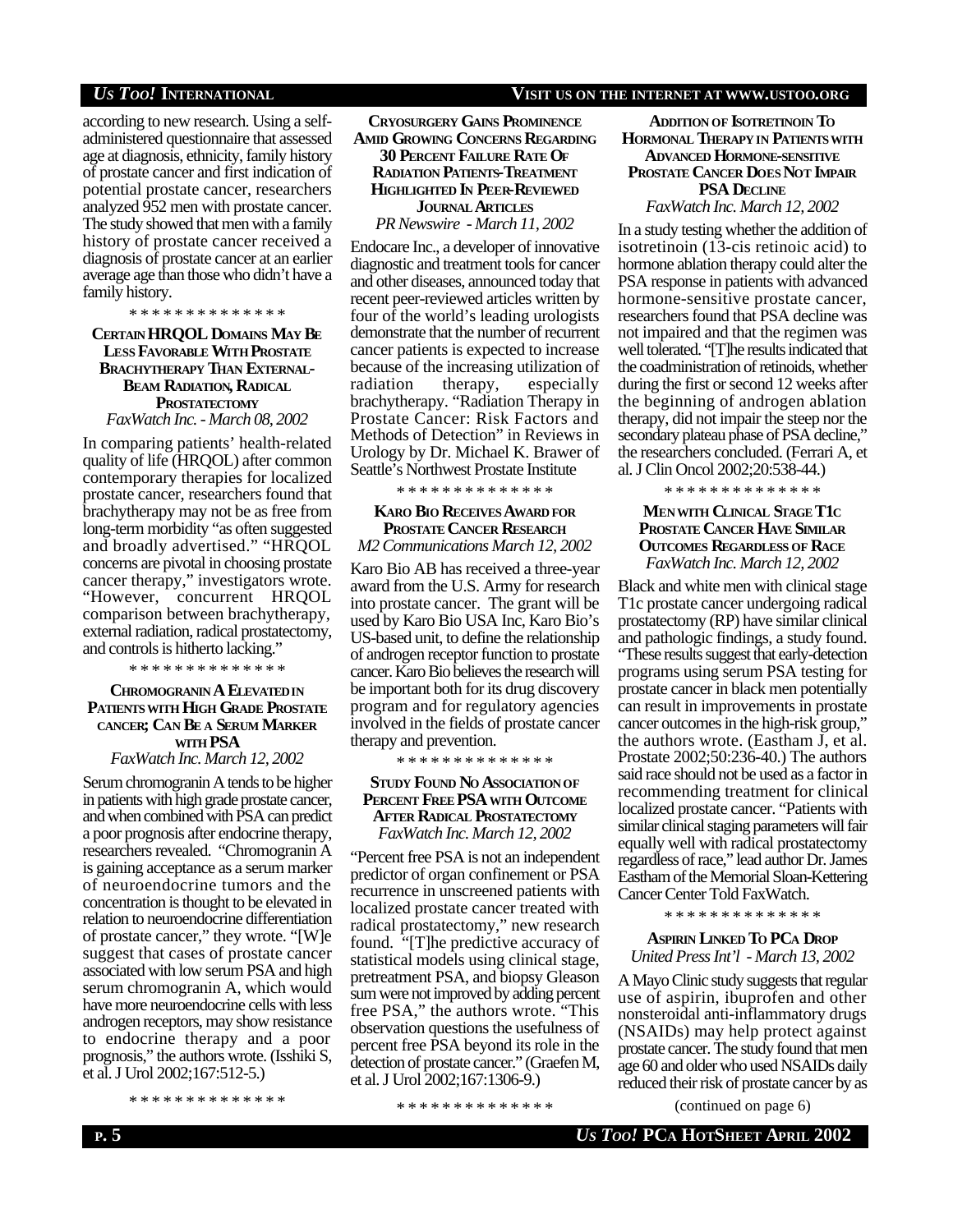### **PROSTATE CANCER PATIENT SUPPORT 1-800-80-***US TOO! US TOO!* **INTERNATIONAL**

### **PCA NEWS YOU CAN USE**

(continued from P. 5)

much as 60 percent. The study also suggested that the beneficial effect may increase with age. The findings are published in the March issue of Mayo Clinic Proceedings. The 1,362 Caucasian men were followed for an average of five and one-half years. Of the 569 men who reported using NSAIDs daily, 23 developed prostate cancer, compared with 68 of 793 men in the same study who did not use NSAIDs daily and developed the disease. "These numbers mean the proportion of men who used NSAIDs daily and developed prostate cancer was about one-half that of men who did not use NSAIDs daily — four percent compared to nine percent," says Dr. Rosebud Roberts, a Mayo Clinic epidemiologist. "Men should follow their doctor's advice on this, because there are also negative side effects of NSAIDs that need to be considered and monitored in people who take them on a daily basis."

\* \* \* \* \* \* \* \* \* \* \* \* \* \*

### **CAUTION NEEDED IN HERBAL MEDICINE**

*The Record, Bergen County, NJ - March 14, 2002*

To many physicians, the most alarming thing about the rise of alternative medicine is their own ignorance. They are ignorant about the treatments or herbs their patients use because most patients don't tell them. And they're often ignorant about what those treatments and supplements do as well as potential interactions and side effects when patients do tell them. The consequences can be dangerous: Garlic, gingko, and vitamin E exaggerate the effects of anticoagulants. St. John's wort inactivates the protease inhibitors used to treat AIDS. Gingko, St. John's wort, and kava can make anesthetics last longer. Be sure to inform your physician about any vitamins and supplements you are taking.

### **PC SPES LAWSUIT FILED CLASS ACTION STATUS BEING SOUGHT**

In addition to the regulatory investigations, BotanicLab now faces two lawsuits that could obtain class action status. The lawsuits were filed in Los Angeles Superior Court – Central District on February 7, 2002.

If the court rules that the lawsuit can proceed with class action status, additional members of that class will be solicited to join the lawsuit. The required number to gain class action status is not known. This decision will be made by the Judge in charge of the case.

It is important that you understand the repercussions to you and your fellow survivors by joining this class action lawsuit. If enough members join the class, the class will be certified.

BotanicLab is a very small company. If faced with the potentially large legal fees required to defend itself in such a case the company could conceivably be unable to continue in business and could be forced into bankruptcy. As a result, PC SPES would cease to exist and would be forever unavailable.

If the company is financially able to defend itself against the case and for whatever reason loses, PC SPES would no longer be available to you or future patients - regardless of your need or desire to make an informed decision to use the product.

If you or a man you know depends on PC SPES, joining this class action lawsuit may not be in your best interest. At best defending against a lawsuit would likely make PC SPES unavailable throughout the litigation, and could result in it becoming permanently withdrawn from production.

In order to preserve the PC SPES treatment option for you, your fellow men living with prostate cancer and future men in need we urge you to seriously consider the consequences of these lawsuits before joining any class action lawsuit.

The decision is yours.

*US TOO!* **PCA HOTSHEET APRIL 2002 P. 6**

# **VOICE YOUR OPINION ON PC SPES**

complete understanding of the true nature of this compound is known. (continued from P. 1)

*Patients who rely on PC SPES want it to be available now - but there are obstacles to overcome.*

The current CDHS action could hold up distribution of PC SPES until the agency is satisfied that the product contains absolutely nothing that could be considered to have a potentially harmful effect on anyone taking the product.

The CDHS position also invites legal actions that could keep this product hostage in the courts for a long time…and possibly keep PC SPES from survivors indefinitely – or even permanently.

*In either case, it is the PC SPES users and those who are counting on this product as their last hope, who stand to lose.*

The CDHS action effectively places the treatment options for some men living with prostate cancer in limbo. If you care about access to PC SPES, you must speak out now.

The Food and Drug Administration (FDA), the federal agency responsible for oversight of drugs in the United States, has taken no action against PC SPES. Only the CDHS has recommended any action - which prompted the voluntary recall by BotanicLab.

The CDHS and FDA must be made aware of the extreme seriousness of the current situation and the frustration many survivors feel about their inability to obtain PC SPES.

PC SPES users and their families are the only people who can help CDHS understand the serious, unintended consequences of it's recommendation. It *is* possible for the government to meet its responsibility to protect the public without doing irreparable harm to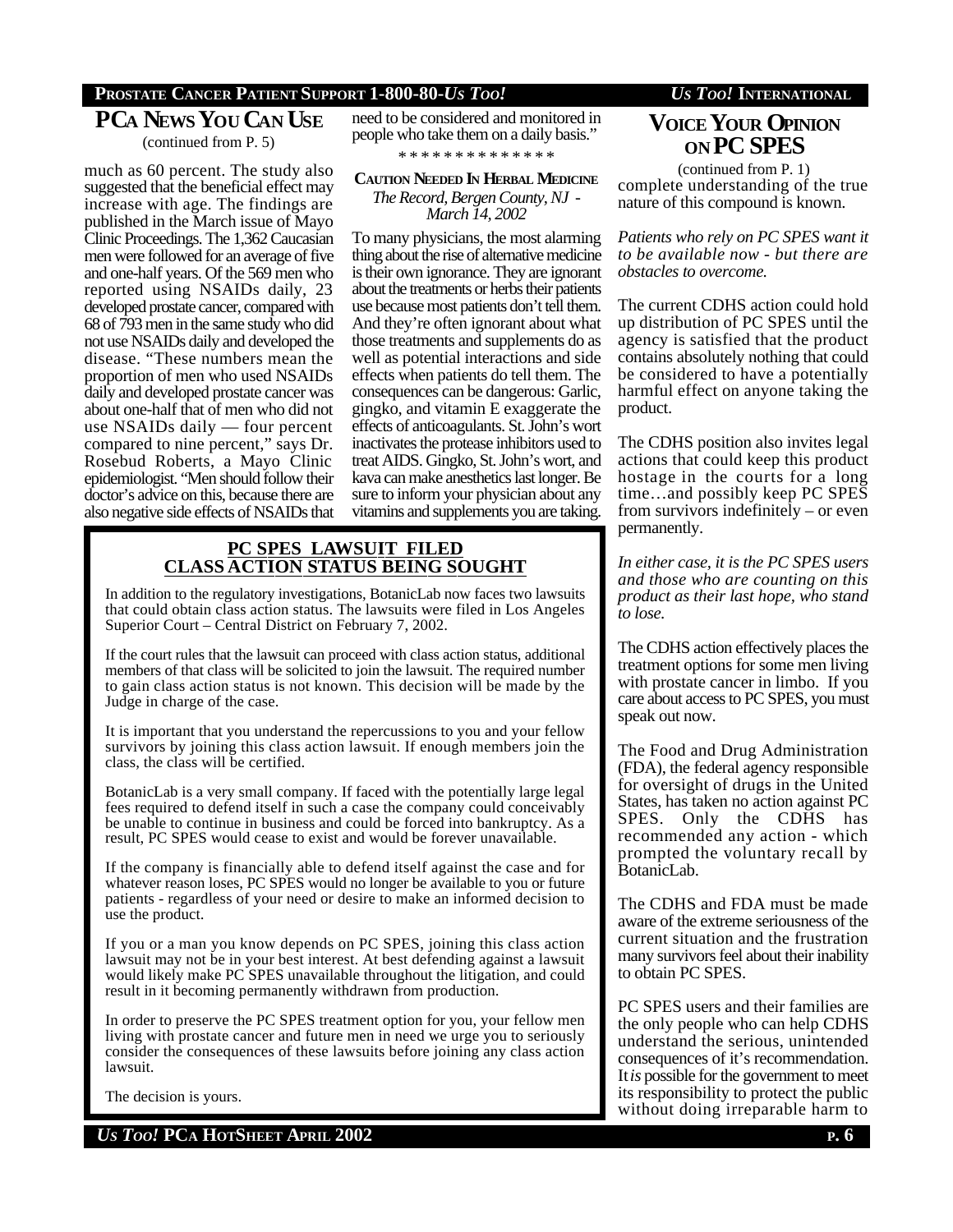*US TOO!* **INTERNATIONAL VISIT US ON THE INTERNET AT WWW.USTOO.ORG**

thousands of prostate cancer patients who have come to rely on this product.

Your fundamental right to have *informed access* to life-sustaining treatment is the *only* issue. Many men living with prostate cancer have told us that their life and the lives of others depend on continuing to make this product available. If you feel this way you need to act so as not to allow anyone to take that right away from you.

*Write a letter of testimony and send it today*.

Your letter should:

- Be accurate, honest, personal, and reasonably detailed.
- Speak passionately and describe your true feelings about PC SPES.
- Give your history in words that non-medical people can understand.
- Include treatments you have tried and your reasons for turning to PC SPES.
- State clearly what you believe PC SPES has done for *you*.
- And, if you believe this, make it *very* clear that nothing *but* PC SPES is likely to hold your cancer in check at this point in your treatment history.

In order for it to be considered, your letter must be signed with your name and address (and telephone number and e-mail as appropriate) printed below your signature.

A list of CDHS staff and other public officials who will be interested in what you have to say is provided below. There is also a sample statement you can use as a guide when writing your letter(s).

If you want continued access to PC SPES, you need to get involved and make your opinion known today.

### **Sincerely**

*Us Too!* INTERNATIONAL Board of Directors

Sample Letter

Dear \_\_\_\_\_\_\_\_\_\_;

I am writing to make you aware of the unintended but most serious consequences of the California Department of Health Services warning about PC SPES.

Many men have for years kept their prostate cancer in check *primarily* through the use of PC SPES. Many of us have exhausted all other possible treatments and now have *no other option* for treatment. Without this product, we face an unchecked progression of our cancer and ultimate death.

For many others with a rising PSA, who are not presently on PC SPES, we should ensure that the hope this product may offer as a future treatment option is not taken away and that PC SPES remains available to them when needed. Furthermore, this action affects men throughout the USA, not just in California.

The consequences of having no access to PC SPES greatly overshadows any possible risk posed by low amounts of Warfarin.

Please recommend that the California Department of Health Services immediately issue a formal recognition, that, at the very least, *for those men currently using PC SPES* the supply must remain uninterrupted, so long as its users are *informed* of the risk of adulteration and who choose to continue its use *at their own risk.*

- - - - - - - - - - - - - - - - - - - - - - - - -

In order for it to be considered, your letter must be signed with your name and address (and telephone number and e-mail as appropriate) printed below your signature.

### Your Elected Officials

The names, addresses, fax and e-mail addresses of your elected officials are all available on the Us Too! website by simply entering your zipcode:

http://www.ustoo.org/advocacy.html

Send your statement to:

**• Senator Robert Dole** c/o Verner, Lipfert, Bernhard, McPherson and Hand 901 15<sup>th</sup> Street, N.W. Washington, DC 20005-2301 Phone: 202-371-6007 Fax: 202-371-6262 http://www.bobdole.org/contact.html

**• Mr. James Waddell** ACTING CHIEF Food and Drug Branch California Department of Health Services P.O. Box 942732 MS-357 61 North 7<sup>th</sup> Street Sacramento, CA 94234-7320 FAX: 1-916-440-5171 E-mail: jwaddell@dhs.ca.gov

- **• Glen Lawrence** [CDHS LIAISON TO BOTANICLAB] DRUG SAFETY DIVISION Food and Drug Branch CALIFORNIA DEPARTMENT OF HEALTH SERVICES P.O. Box 942732 MS-357 61 North 7<sup>th</sup> Street Sacramento, CA 94234-7320
- **• Dr. Diana Bonta, Director** California Department of Health Services P.O. Box 942732 MS-357 61 North  $7<sup>th</sup>$  Street Sacramento, CA 94234-7320 E-mail: dbonta@dhs.ca.gov

*California Department of Health Services* Central FAX: 1-916-657-3064 Main Website: www.dhs.ca.gov

**• Representative Dan Burton** 2185 Rayburn House Office Bldg Washington, D.C. 20515-1406 www.house.gov/burton Phone: 202-225-2276 FAX: 202-225-0016

**• Janet Woodcock, M.D., Director** Center for Drug Evaluation and Research U.S. Food and Drug Administration (FDA) 1555 Parklawn Building 5600 Fishers Lane Rockville, MD 20857 Phone: 301-594-5400 FAX: 301-594-6197